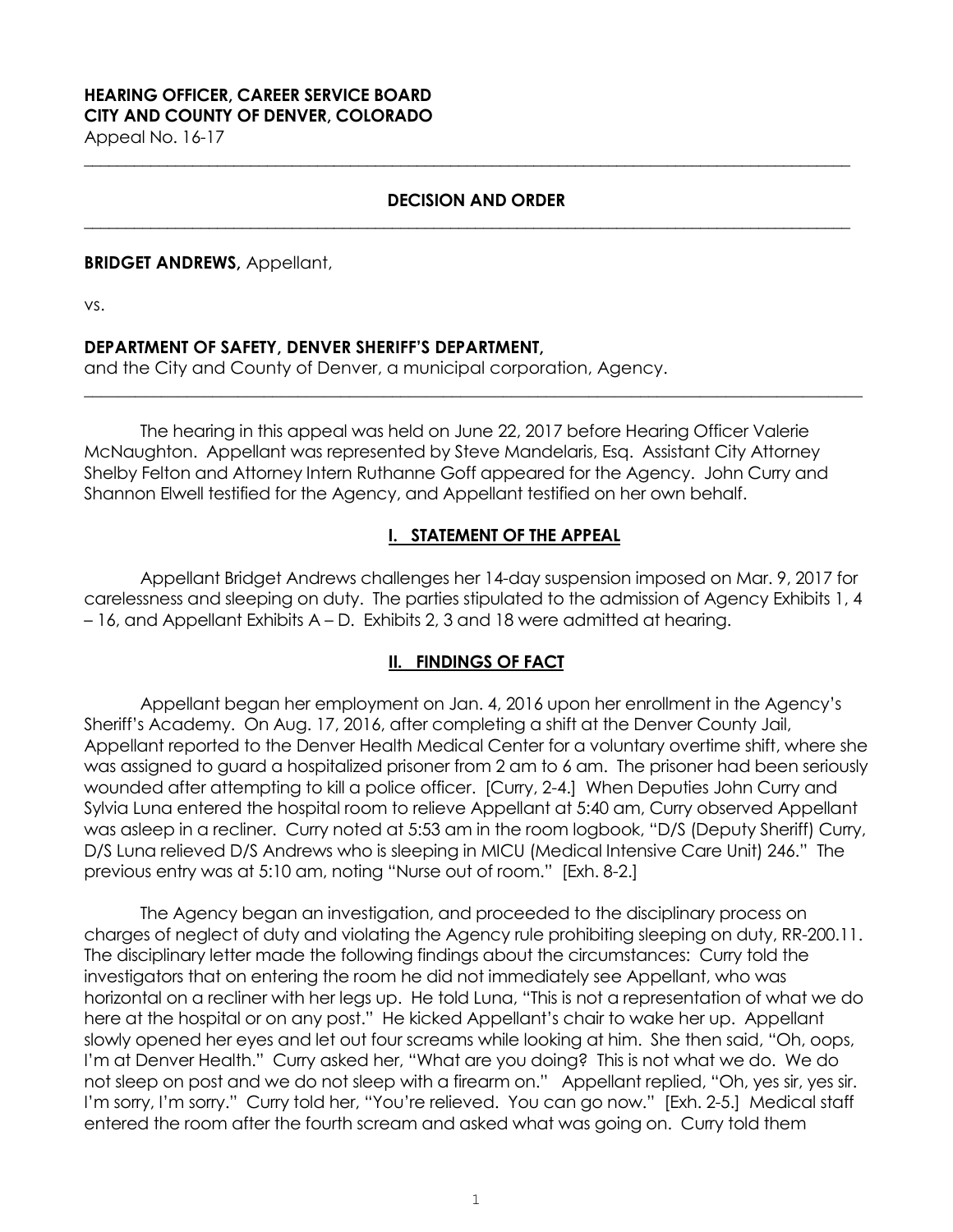everything was fine, but Curry testified that "it looked really bad." Luna told the Internal Affairs Bureau (IAB) that Appellant "appeared to be asleep." [Exhs. 2; 16-5.]

Appellant told the interviewers that the prisoner was on a breathing machine, and she was texting other deputies and watching television in the darkened room at the time in question. She did not recall being asleep, but said she did not see the deputies come in and may have closed her eyes. "I don't know if I just, you know, put my head down … I'm literally just waiting for them to come in. I had stopped recording [in the logbook], I don't even know what my last record was". [Exh. 3-17, 3-18.] "Next thing I know [Curry] was standing in front of me and I was like, you know, startled … And I know that he was yelling there's no sleeping on the job." [Exh. 3- 11.] When asked at least three times if she was sleeping, Appellant told the IAB investigatory that she did not know. [Exh. 3-17, 3-20.]

Deputy Luna was asked by the investigator if Appellant was sleeping, and replied that she appeared to be. Luna confirmed that Appellant was curled up in the chair, perhaps to keep warm. After Curry kicked her chair, Appellant stood up, startled, and made a noise like "ahhhhh". Luna recalled that Curry talked to Appellant about being asleep in an armed post, and Appellant replied, "yes sir, yes sir." [Exh. 6-5.] Luna did not testify at the hearing.

At the contemplation of discipline meeting held on Feb. 16, 2017, Appellant stated she was not sleeping in a recliner, and in fact the seat was a pullout, "which I certainly did not [pull out]." [Exh. 13-4.] She was watching TV with her head in her hand. "Instead of a simple hello, D/S Curry decided to kick my chair … I was not sleeping and affirmed 'no' at least three times when I was asked by the investigator." [Exh. 13-5.]

At hearing, Curry confirmed that he entered the hospital room with Luna and Kuko, his drug and contraband police dog. Curry observed Appellant sleeping on duty, as evidenced by her closed eyes, even breathing, and relaxed posture in a fetal position. He testified that the prisoner was sitting up, awake, and looking around, though his leg was on a long leg lead. [Curry, 9 am.] Curry watched Appellant for about a minute and a half from one or two feet away. He commented loudly to Luna, "[t]his is not what we do on post." He then kicked the bottom of Appellant's chair. Appellant did not react for 15 seconds, then screamed, "ahh – ahh – ahhh – AHHH!" Curry admitted he was "a bit in shock" himself. When medical staff responded to the scream by entering the room, Curry said, "'we're good'. … I didn't want to advertise [the] awkward situation." He later advised the supervisor that Appellant should not be asked back for overtime assignments. [Curry, 9:07 am.] Curry sketched the hospital room, showing the shackled prisoner on the bed, and the seat used by Appellant four feet to the left of the prisoner's head. [Exh. 18.]

Appellant testified that Exh. 18 is by and large an accurate depiction of the room, but she added more details in red marker. They show that her chair was smaller than drawn by Curry, and that a short screen and medical equipment separated the chair from the bed. The logbook was on a table next to the bench under the window. Appellant recalled that the ventilator, TV, HVAC and medical equipment were making loud, deep noises. In response to Curry's statement that Appellant was lying prone on a recliner, she returned to the hospital and took photos of the chair she used that day, an extra-wide upholstered chair. [Exh. 15-3, 15-4.] Appellant also presented copies of her texting activities, which began at 3:59 am and ended at 5:31 am. [Exh. 9.]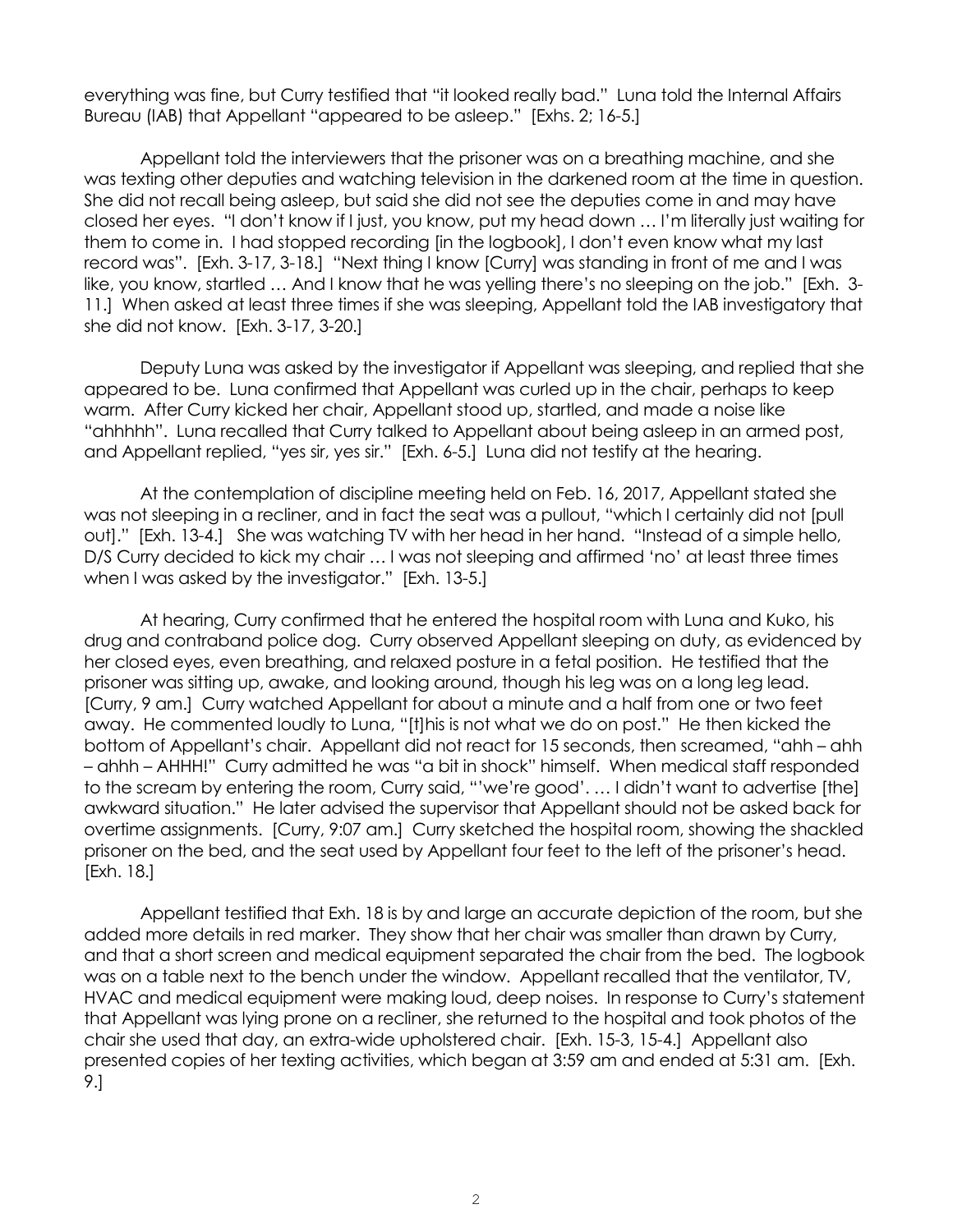Appellant recalled that she had packed all of her things up and was slouched to the right, cheek resting on her hand while glancing at the TV. She did not notice Curry and Luna enter the room. Appellant jumped straight up after Curry kicked her chair, and may have said, "yes sir". Appellant did not hear the nurses come in, but saw them when she looked up. When asked about her statements during the investigation that she did not recall whether she was sleeping, Appellant testified that she meant she did not remember if her eyes were closed. Appellant said she phrased it that way because she did not want to be perceived as lying about having her eyes closed. [Appellant, 1:22 pm.]

Decision-maker Civilian Review Administrator Shannon Elwell found that Appellant "was unconscious a mere few feet away from an inmate, in an unsecured area accessible to the public, and armed … she only woke up once her chair was kicked for a second time, after which she was disoriented and screaming so much that medical staff responded." Elwell noted that sleeping on duty can be assigned Conduct Category C through F, depending on its seriousness and impact on operations. She assigned it to Category D based on her findings that the behavior posed a demonstrably serious risk to her own life and the safety of others in the hospital. Elwell noted that the last deputy to die in the line of duty was also guarding a hospitalized prisoner, "who overcame him and shot him with his own firearm." She found that sleeping while armed in a publicly accessible area interfered with the Agency's mission, and was substantially contrary to its guiding principles. Elwell imposed the aggravated penalty of a 14-day suspension based on the circumstances and Appellant's lack of candor during the investigation. [Exh. 16-6, 16-7.]

### **III. ANALYSIS**

The Agency bears the burden to establish the asserted violations of the Career Service Rules by a preponderance of the evidence, and to show that the suspension was within the range of discipline that can be imposed under the circumstances. Department of Institutions v. Kinchen, 886 P.2d 700 (Colo. 1994).

## **A. VIOLATION OF DISCIPLINARY RULES**

#### 1. Carelessness, CSR 16-29 A. and Sleeping on Duty, § 16-29 L.; RR-200.11

This rule, a combination of previous CSR §§ 16-60 A and B, prohibits a failure to perform a known duty as well as poor performance of a duty. *See* [In re Gutierrez,](https://www.denvergov.org/content/dam/denvergov/Portals/671/documents/Hearings/Gutierrez_Silver_65-11_Decision.pdf) CSB 65-11, n1 (4/4/13); In re Galindo, CSA 39-08 (9/5/08). Elwell found that Appellant performed her duty to protect the inmate and the public carelessly, in that she allowed herself to fall asleep while in an armed post.

A preponderance of the evidence showed that Appellant was asleep when the other deputies entered the hospital room at about 5:40 am, the time Appellant expected to be relieved. [Appellant, 12:42 pm.] Appellant admits that she did not see or hear them enter, despite her prior log notes documenting all persons coming in and leaving the room. The room sketch shows that the door was in the line of sight of a person sitting in the chair. [Exh. 18.] Suspecting by her posture, closed eyes and even breathing that Appellant was asleep, Curry watched her for a minute, then kicked her chair. If Appellant had been awake, the kick would most likely have caused anger, not surprise and fear. Her first statement - "Oh, oops, I'm at Denver Health" – makes it very clear she was not alert at her post. At the time, Appellant did not deny Curry's accusation that she had been sleeping. After being relieved,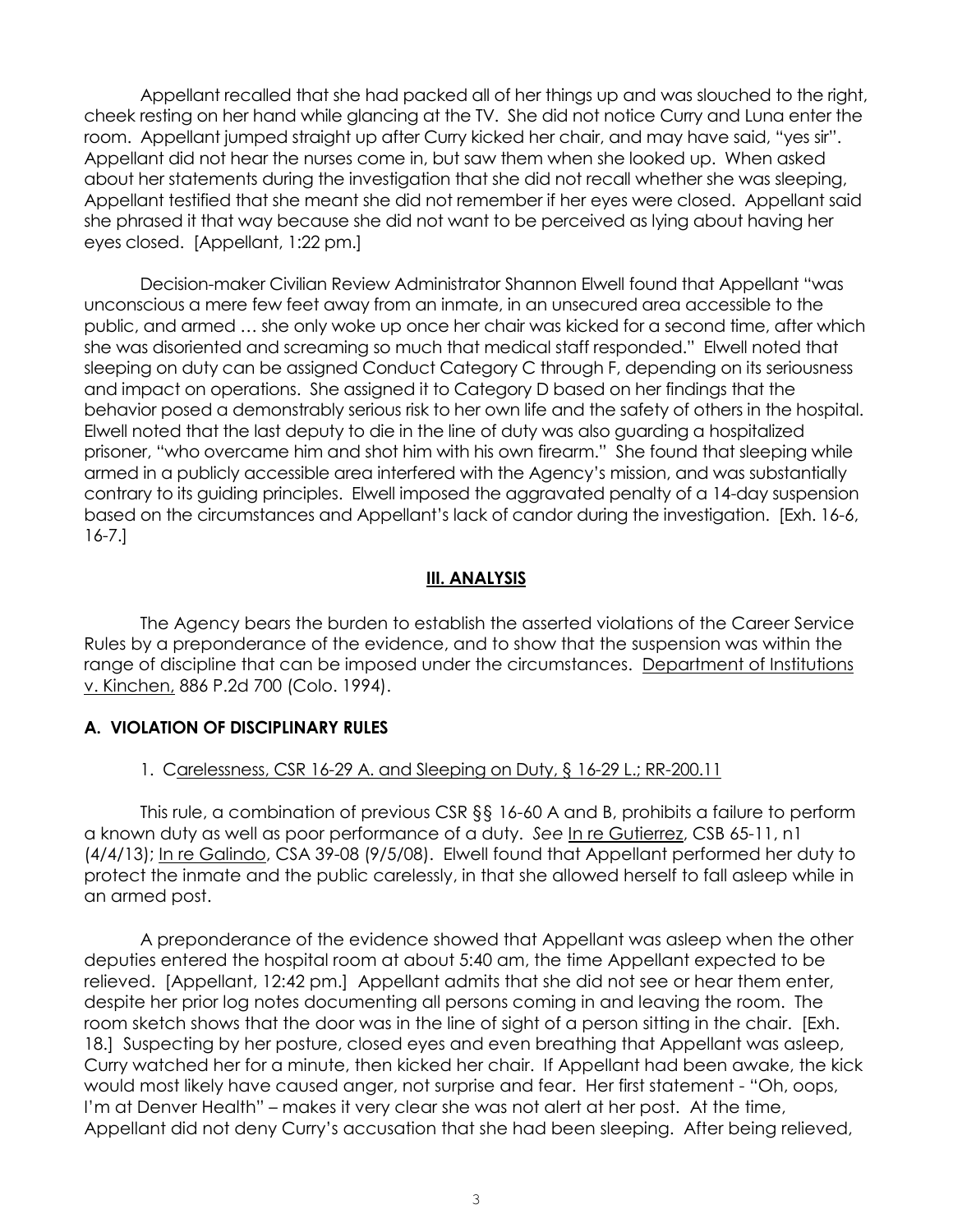Appellant gathered her things and left, but forgot her water bottle and had to return for it. [Appellant, 12:51 pm.] Indeed, Appellant's texts show that as she left the hospital at 6:10 am, she declined an offer to get food with another deputy with the words, "Thanks so much but I'm out the door. Sooooo tired." [Exh. D-2.]

Appellant did not unconditionally deny she was sleeping until her testimony at the hearing, having repeatedly told the investigator two weeks after the incident that she did not recall whether she was sleeping. It is more likely that Appellant was motivated by the discipline to exaggerate facts in her favor at the hearing held a year after the event, than that the passage of time made her memory clearer. One sign of that exaggeration is that Appellant stated that if her eyes were closed, she "may have been meditating", a claim she did not make during the investigation. [Appellant, 1:39 pm.]

Appellant's actions in falling asleep for up to ten minutes – the time between her last text and her startled reaction to Curry's kick – constituted both carelessness in the performance of her duty to guard the prisoner, and violation of the departmental rule prohibiting sleeping at her post. Therefore, both Career Service Rules alleged in the disciplinary letter have been established.

### **IV. PENALTY DETERMINATION**

CRA Shannon Elwell found that Appellant's action in sleeping instead of guarding a wakeful prisoner at a public hospital, and doing so with a loaded firearm, created a substantial risk to herself and others, contrary to the Agency's number one guiding principle of providing for the safety and security of inmates and the public. She also found the circumstances indicated that it interfered with the Department's professional image in that it was witnessed by the medical staff who responded to Appellant's scream, as well as Deputy Luna, who was being trained for work at the hospital post. Appellant was not alert enough to see Curry and Luna enter, and thus was not protecting the prisoner and public against harm. The evidence supports Elwell's application of Category D to the proven violations.

Next, Elwell analyzed whether the presumptive 10-day suspension should be mitigated or aggravated. While Appellant had no previous discipline, she was still a probationary employee with only a few months on the job. Elwell considered the high risk of endangerment to the public in aggravation, as well as Appellant's lack of candor during the investigation. Appellant at first stated she did not recall if she was sleeping. In later statements, she denied sleeping, and suggested that she was just resting her eyes and was alarmed by Curry's kick to her chair. However, Appellant's disoriented statements and actions indicate strongly that Appellant had been asleep. Given Appellant's short tenure, the CRA reasonably discounted her lack of discipline, and weighed more heavily the dangers inherent in the circumstances under which Appellant fell asleep: the close proximity of a dangerous prisoner and her service weapon in a hospital room accessible by the public. This context is in dramatic contrast to those of other sleeping on the job offenses, where deputies were asleep in a training class or a break room inside a secure facility. The decision as to the nature of the conduct and application of the aggravated penalty of a 14-day suspension are therefore supported by the record and are within the range of penalties that can be imposed by a reasonable administrator.